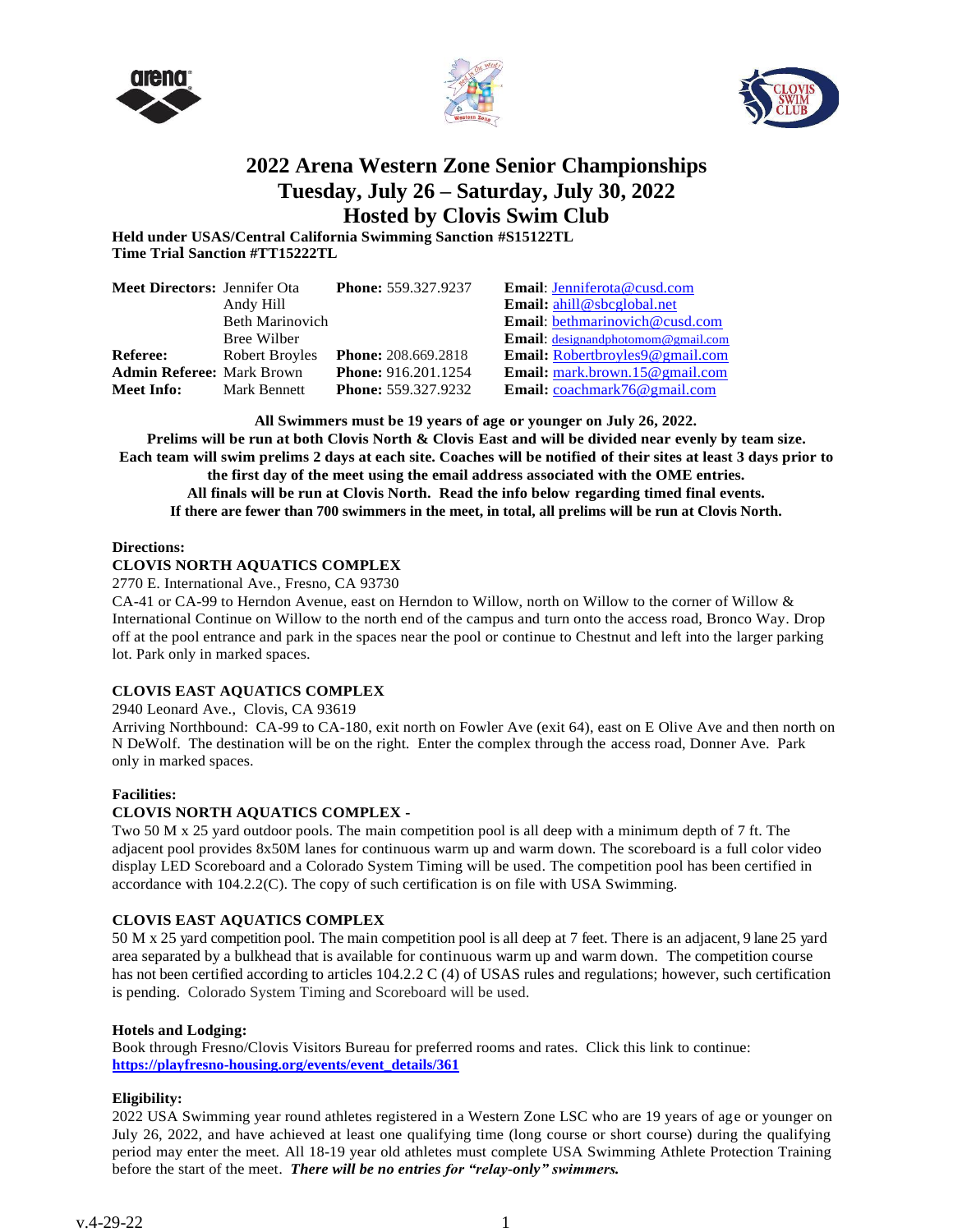





# **Qualification Period:**

Times must have been achieved within the last 18 months prior to the meet. Times from January 31, 2021 – July 24, 2022, are valid qualification times.

**Disqualifier by Event: A swimmer who has achieved a 2022 USA Summer Junior National standard or a faster time in an event prior to the meet entry deadline (July 18, 2022) may not compete in that event nor in that stroke and distance in a relay at this meet.** 

**Bonus rules:** A swimmer who has achieved one qualifying time for the meet will be eligible to swim Bonus events in which the Bonus standard has been achieved. Bonus events are limited to distances of 200 meters or shorter. **Exception: 800 and 1500 meter freestyle -** Swimmers who have achieved the meet qualifying standard in the 800 or 1500 meter freestyle may enter the other (1500 or 800) event if they do not have the qualifying standard in that event.

#### **Number of Events:**

A swimmer may enter up to nine (9) events (not including Time Trials) but may not compete in more than seven (7) events in the meet (not including Time Trials). Swimmers will be limited to three (3) events per day, including Time Trials. This is a Proof of Time meet; all entry times will be verified through the USA Swimming SWIMS database or must be made available upon request to the Administrative Referee.

#### **Divisions:**

Swimmers may enter the meet attached to their club team or to an LSC team. Swimmers may also enter as unattached. These affiliations will determine site assignments for prelims.

#### **Entry Submittal Information:**

Entries may be submitted online beginning 12:00 AM, July 1, 2022, through the USA Swimming website: www.usaswimming.org/ome. Online entries will be accepted until Monday, July 18, 2022, at 11:59 PM. See "New Qualifying Swims" for NEW times achieved July 18-24, 2022. See "Late Entry Errors & Omissions" for procedure. There will be a separate OME entry for entries after July 18, 2022.

You may choose to pay for the online entries with Visa, MasterCard, American Express, or Discover. **Your entry fees must be received by team check-in**. Payment may also be made via check made payable to: Clovis Swim Club. Please mail your check to:

# **ATTN:** CLOVIS SWIM CLUB 1690 David E. Cook Way Clovis, CA 93611

Before checking out of OME (i.e., completing your online entry), double-check the meet entry fee data to be sure you have entered the correct number of swimmers and splashes. Once you complete your online entry, you will be sent a confirmation e-mail. Bring copies of ALL correspondence with you to the meet to deal with any issues with entries.

# **NOTE: OME will NOT automatically update your entry times as new results are entered into SWIMS.**

Should you wish your entry to reflect any updated times, you must return to your entry after you have checked out to do so. You have until the entry deadline to update times in OME. You can also add events to your entry but you cannot delete events after you have checked out.

**Para-athletes:** Must meet the Can-Am Swimming Championship qualifying time standard for the events entered. A para-athlete may elect to swim a half-distance in a longer event, if he/she so chooses.

**No on-deck entries except Time Trials.**

**No on-deck USA Swimming registrations will be accepted**.

**New Qualifying Swims:** New qualifying times (no updates to previously qualified times) achieved between July 18 and July 24, 2022, may be entered via OME by 12:00 PM (Noon) PDT July 25, 2022. There will be a separate OME entry that opens on July 19 and closes at 12:00 PM (Noon) on July 25, 2022. **If you have difficulties with late OME entry, contact the Administrative Referee. Meet fees for late qualifying swims will be due at team check-in on arrival in Clovis. All rules regarding event limits and bonus events are applicable.**

**Late Entry Errors and Omissions (no updates to previously qualified times): Entries may be accepted after the stated entry deadline of July 18, for previously achieved times, at double entry fee, plus regular meet fees, and a \$100 fine payable to the host. DEADLINE: 24 hours after publication of the initial psych sheets.**

# **Entry Fees:**

\$15.00 per individual event (\$5.00 per entry goes to Western Zone Treasury) \$25.00 per relay (\$5.00 per relay goes to the Western Zone Treasury)

**Please make all checks payable to Clovis Swim Club.**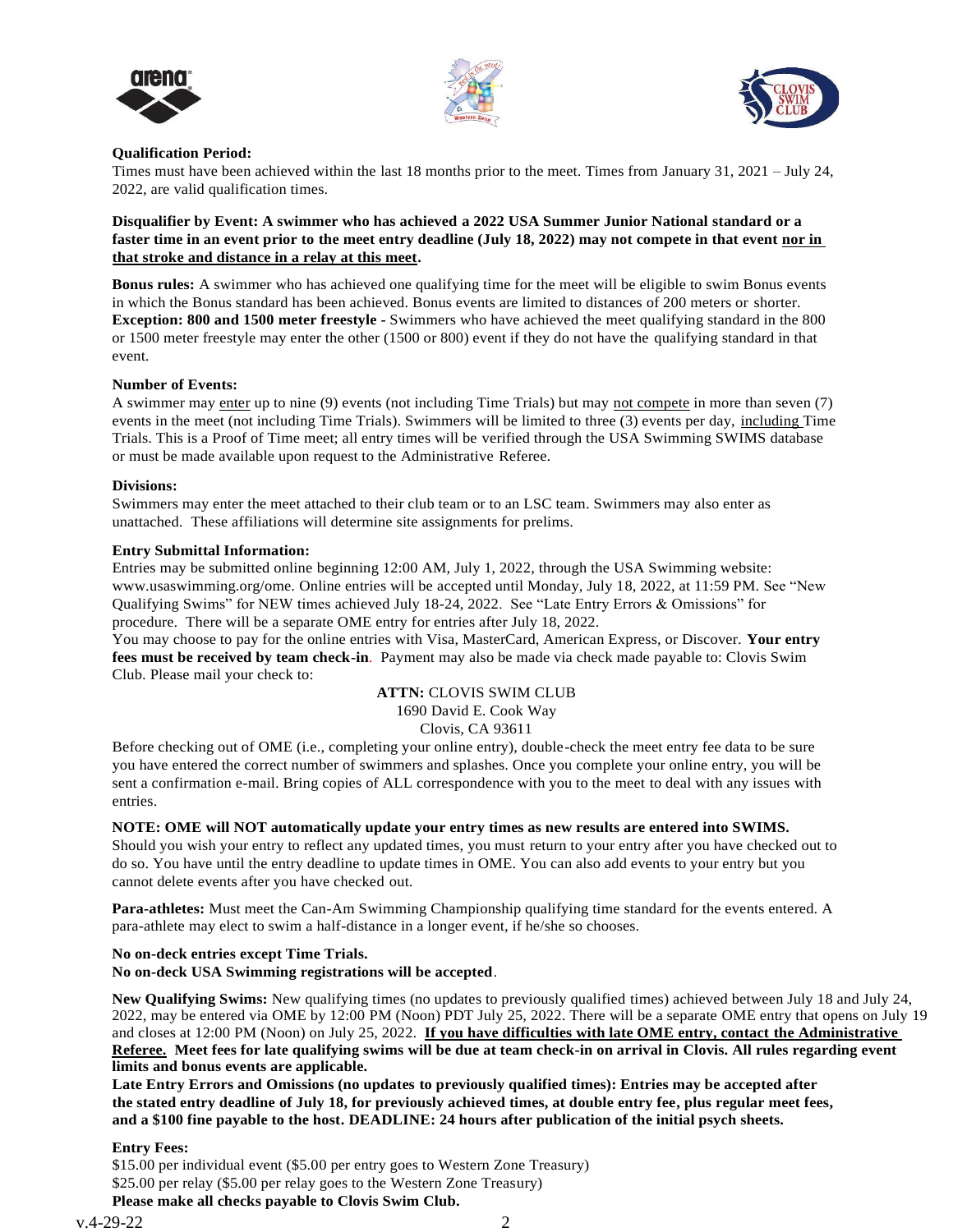





# **Scoring:**

Individual events: 20, 17,16, 15, 14, 13, 12, 11, 9, 7, 6, 5, 4, 3, 2, 1 Relays: 40, 34, 32, 30, 28, 26, 24, 22, 18, 14, 12, 10, 8, 6, 4, 2

**Individual Awards:** Swimmers finishing in the top three for each individual event and relay will receive medals. High Point awards will also be given to the Male and Female who finish with the most individual points. **Team Awards:** First through third places in each division. Divisions are: Club teams and LSC teams.

# **Time Trials Meet:**

**Swimmers are limited to 2 time trial swims for the entire meet. No relays will be swum in Time Trials.** Time Trials will be held between Preliminaries and Finals each day, time permitting. The starting time for Time Trials will be determined by the Meet Referee. Time Trials will be run according to National Championship meet procedures. Time Trials are available only for swimmers entered in the meet. TIME TRIALS ARE PART OF A SWIMMER'S THREE EVENTS PER DAY LIMIT. The days for the Women's and Men's 800/1500 Freestyle Time Trials will be determined by the Meet Referee based on the size of the meet and the available time. The decision will be announced at the General Meeting. Entry fee \$15/event. Time trial entry will be deck entered at the Clerk of Course.

# **Rules:**

- **•** Current USA Swimming Rules and Regulations including the Minor Athlete Abuse Prevention Policy ("MAAPP 2.0") will govern the conduct of the Western Zone Senior Championship and will serve as the official guide for technical and procedural rules.
- It shall be the swimmers' and coaches' responsibility to be acquainted with all information contained in this meet information.
- No swimmer may check in without a coach member present. If the home club coach is not planning to attend the event, the swimmer (s) must be assigned a supervising coach (per USA Swimming rule 202.3.2). Arriving with a fellow LSC club/coach is preferred. However, if a swimmer arrives without a coach, the Meet Director will arrange for a coach to serve this role. Please inform the Meet Director prior to the meet if a coach must be assigned.
- Swimwear**:** Swimwear must conform to USA Swimming Rule 102.8. Only swimsuits complying with FINA swimsuit specifications may be worn in any USA Swimming sanctioned or approved competition. Swimmers 12 years old and younger are prohibited from wearing "tech suits" as defined by USA Swimming.
- **•** Deck Changes: Deck changes are prohibited
- Racing Start Certification: Any swimmer entered in the meet must be certified by a USA Swimming member coach as being proficient in performing a racing start or must start each race from within the water without the use of the backstroke ledge. When unaccompanied by a member coach, it is the responsibility of the swimmer or the swimmer's legal guardian to ensure compliance with this requirement.
- Media Notice: Use of audio or visual recording devices, including cell phones, is not permitted in changing areas, rest rooms or locker rooms. For athlete protection, Central California Swimming prohibits the use of photography and audiovisual devises including cell phones, behind the blocks during the start sequence throughout the meet.
- Drones: Operation of a drone, or any other flying apparatus, is prohibited over the venue (pools, athlete/coach areas, spectator areas and open ceiling locker rooms) any time athletes, coaches, officials and/or spectators are present
- CUSD does not permit overnight RV Parking at either facility

# **Non-Athlete Membership Requirement:**

All coaches and officials must be current USA Swimming members to receive a meet deck pass. Be prepared to prove current USA Swimming membership at check-in. Meet deck pass should be visible at all times while on deck.

# **Warm-Up and Safety:**

Athletes must be under the direct supervision of a current USA Swimming member coach.

**•** Monday, July 26: The Clovis North pool will be available from 9:00 AM to 7:00 PM.

• Tuesday, July 27: The competition pools will be available for warm-up at 10:30 AM for women and men entered in the 1500 Freestyle being swum that day.

• Wednesday, July 28 – Saturday, July 31: The pools will open at 7:30 AM, from 7:30 AM-8:10 AM, all lanes will be open for general warm-up. From 8:10-8:50 AM, lanes 1 and 8 will be open for push-pace work and lanes 2 and 7 will be open for one-way sprints from the blocks—under coaches' supervision. Lanes 3-6 will remain open for general warm-up in the competition pool until 8:50 AM.

• In the best interest of the athletes and the conduct of the meet, the Meet Referee may make changes in warm-up procedures as needed including splitting warm-up and assigning teams.

• Warm-up rules may be adjusted to conform to COVID guidelines in place at the time of the meet.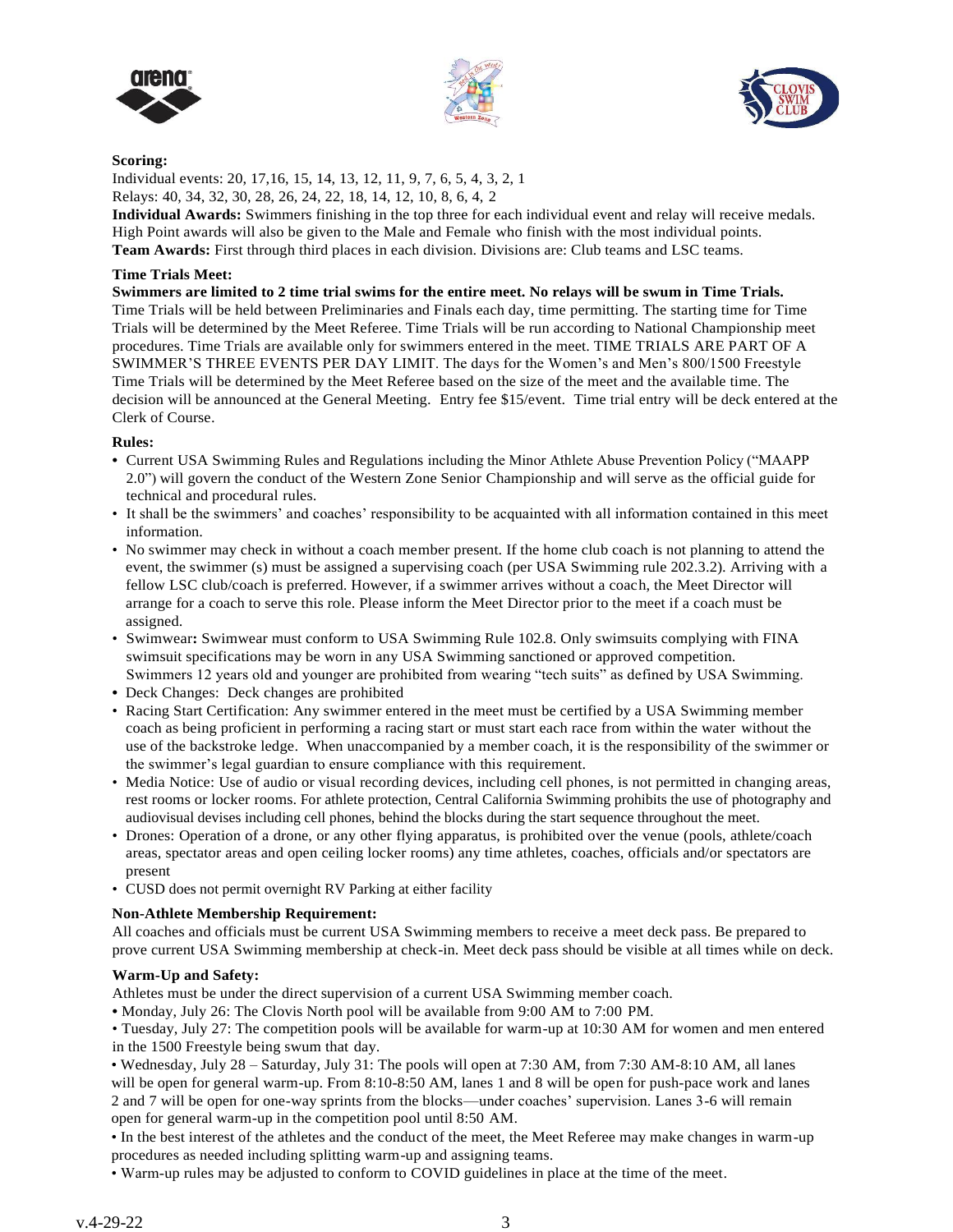





# **General Meeting:**

There will be a general meeting regarding all meet information to be held via Zoom by the Meet Director and Meet Referee. The time and date for this meeting will be communicated to attending teams no later than Friday, June 22, 2022.

# **Meet Format:**

- **•** The meet will be run under National Championship rules, including relays. All Preliminary events will be swum fastest to slowest.
- Tuesday, July 26: If two pools are used, the Timed Finals distance freestyle events will start at 11:30 AM at the respective pools, swimming slowest to fastest. The fastest 3 heats of Women's and Men's 1500 Freestyle will swim at Clovis North starting at 5:00 PM alternating women and men.
- Wednesday, July 27 -Saturday, July 30: Preliminary and Final format with Preliminaries beginning at 9:00 AM. Finals will begin at 6:00 PM on Wednesday-Friday and at 5:00 PM on Saturday.
- There will be **four** final heats (D, C, B, and A in order) for 200 and 400 meter events. There will be **five** final heats (E, D, C, B and A in order) for 50 and 100 meter events.
- Long course meter (LCM) qualifying times will be seeded first, then short course yard (SCY) qualifying times will be seeded second, and then short course meter (SCM) qualifying times will be seeded third. Bonus entries must be labeled as such and will be seeded after all qualifying entries.

**Check-In and Scratches: Swimmers and Relays will be considered as checked in for all events** There will be no positive check in for distance or relays. National Championship scratch rules will be used. There will be no scratch box; all prelim scratches must be done electronically. Scratches prior to the seeding of Preliminaries, relays and 800/1500 free must be confirmed by email or text prior to the scratch deadline for the event. Scratches should be emailed to Mark Brown – mark.brown.15@gmail.com – 916.201.1254. Coaches should keep a record of email or text with time stamp.

# **Timed Finals Individual Events:**

Swimmers must scratch by the stated deadline. *Any swimmer who does not scratch and fails to compete in a timed final event will be barred from all further individual and relay events for that day and must check in with the Administrative Referee prior to the scratch deadline each day for the remainder of the meet.*

# **Preliminary Heats:**

Event scratches for Tuesday's timed final events are due 15 minutes after the conclusion of the General Meeting. Event scratches for Preliminaries and relays on Wednesday are due 30 minutes after the start of the evening session on Tuesday (5:30 PM). Scratches for individual events and relays for Thursday–Saturday are due 30 minutes after the start of Finals on the previous day. *Any swimmer who fails to compete in an individual preliminary heat in which he/she is entered and has not properly scratched will be barred from all further individual and relay events for that day and must check in with the Administrative Referee prior to the scratch deadline each day for the remainder of the meet.*

# **Finals:**

Swimmers have 30 minutes after announcement of combined preliminary results of their event in which to scratch or declare their intention to scratch in person with the Admin Referee at their pool. *Any swimmer seeded in a Final race in an individual event who fails to compete in said Final shall be barred from further competition for the remainder of the meet, unless the swimmer has properly scratched according to the meet rules.*

# **Relays:**

Relays will be entered using USA Swimming OME. There will be no deck entries for relays except for LSC All Star Teams. LSC All Star Teams will be required to enter relays electronically by the *ENTRY DEADLINE*. Relay declaration of swimmer names are due electronically one hour after start of the session when relay will be swum. Relay events will be swum at the end of Finals in the National Championship format: Fastest two heats of women followed by fastest two heats of men; then alternating women/men fastest to slowest. Teams will be limited to three (3) relays per event (A, B, & C only). **There will be no "C" relays allowed in the 800 Free relay. "C" relays in all other relay events will be swum at the conclusion of preliminaries, prior to the start of Time Trials.** Teams may elect to swim their "A" & "B" relays at the conclusion of preliminaries the day that relay event is to be swum. The election must be declared electronically to the Administrative Referee by the scratch deadline for the day the relay is to be swum.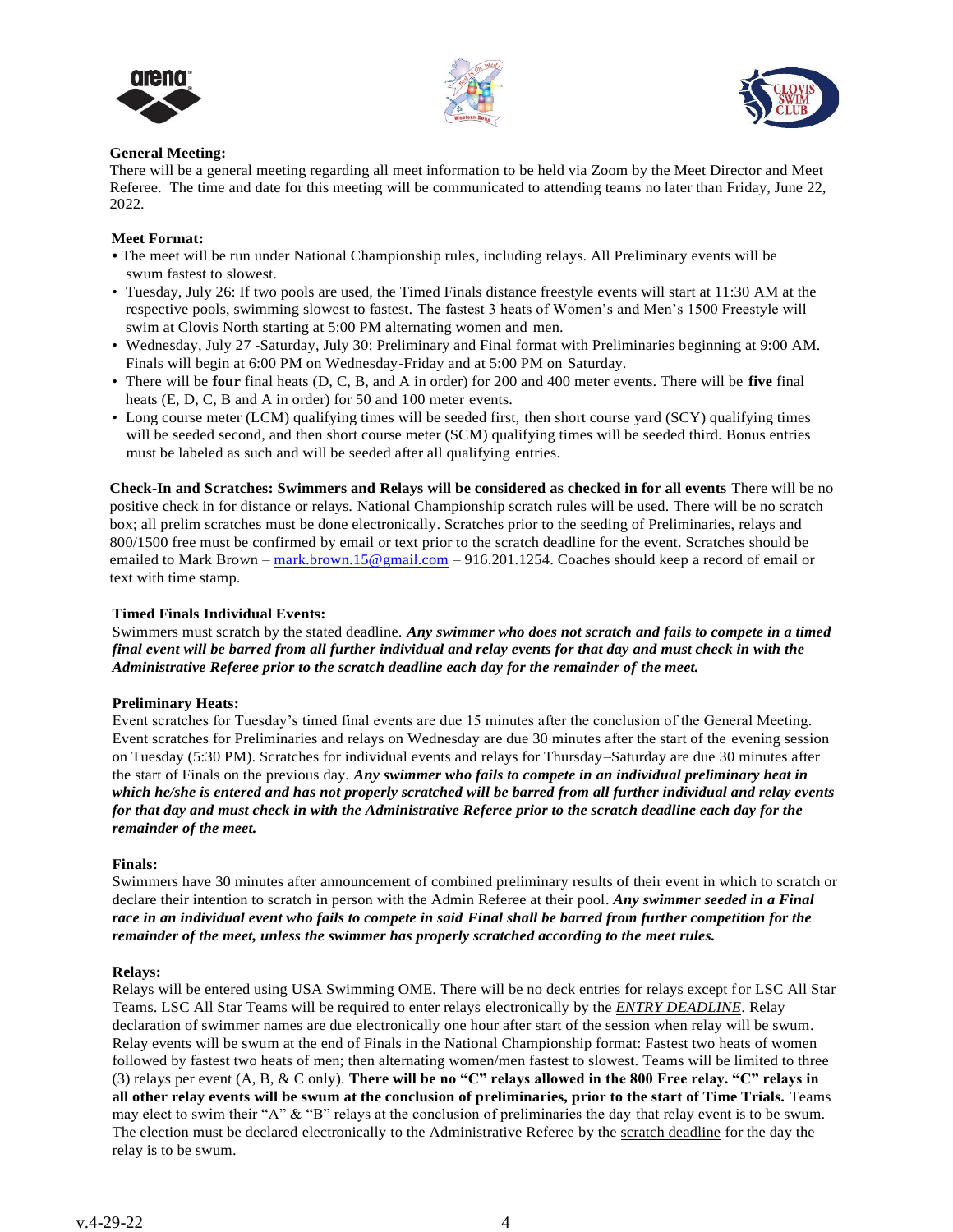





# **Distance Freestyle:**

- **•** The Women's and the Men's 1500 Freestyle will be swum as Timed Final events, to be run slowest to fastest, alternating Women and Men on Tuesday, July 26. The three fastest heats of the Women's and Men's 1500 Freestyle will be swum starting at 5:00 PM at Clovis North. If both sites are used, all other heats will be swum at the teams' respective pools starting at 11:30 AM.
- The Women's and Men's 800 Freestyle will be swum as Timed Final events on Saturday, July 30, with the fastest heat to be swum in Finals. All other heats of these events will be run fastest to slowest at the end of Preliminaries, alternating Women and Men. **A swimmer in Women's or Men's 800 Freestyle not wishing to swim in Finals must declare electronically by the scratch deadline for the event.**
- Swimmers will be responsible for providing lap counters for the distance events. Lap counting devices will be provided.

# **Release from Liability:**

In granting this sanction and by any person's participation in the meet, it is understood and agreed that USA Swimming shall be free from any liabilities or claims for damages arising by reason of injuries to anyone during the conduct of the event. It is further understood that USA Swimming, Central California Swimming, Clovis Swim Club and all meet officials shall be free and held harmless from any liabilities or claims for damages arising by reason of injuries to anyone during the conduct of the meet.

Damage to the facility, when proved, will cause the offending athlete, if unattached, or the offending athlete's team, if attached, to be held accountable for repairs.

**COVID-19**: An inherent risk of exposure to COVID-19 exists in any public place where people are present. COVID-19 is an extremely contagious disease that can lead to severe illness and death. According to the Centers for Disease Control and Prevention, senior citizens and individuals with underlying medical conditions are especially vulnerable.

USA Swimming, Inc., cannot prevent you (or your child(ren)) from becoming exposed to, contracting, or spreading COVID-19 while participating in USA Swimming sanctioned events. It is not possible to prevent against the presence of the disease. Therefore, if you choose to participate in a USA Swimming sanctioned event, you may be exposing yourself to and/or increasing your risk of contracting or spreading COVID-19.

**BY ATTENDING OR PARTICIPATING IN THIS COMPETITION, YOU VOLUNTARILY ASSUME ALL RISKS ASSOCIATED WITH EXPOSURE TO COVID-19 AND FOREVER RELEASE AND HOLD HARMLESS USA SWIMMING, CENTRAL CALIFORNIA SWIMMING, THE CLOVIS SWIM CLUB AND EACH OF THEIR OFFICERS, DIRECTORS, AGENTS, EMPLOYEES OR OTHER REPRESENTATIVES FROM ANY LIABILITY OR CLAIMS INCLUDING FOR PERSONAL INJURIES, DEATH, DISEASE OR PROPERTY LOSSES, OR ANY OTHER LOSS, INCLUDING BUT NOT LIMITED TO CLAIMS OF NEGLIGENCE AND GIVE UP ANY CLAIMS YOU MAY HAVE TO SEEK DAMAGES, WHETHER KNOWN OR UNKNOWN, FORESEEN OR UNFORESEEN, IN CONNECTION WITH EXPOSURE, INFECTION, AND/OR SPREAD OF COVID-19 RELATED TO PARTICIPATION IN THIS COMPETITION**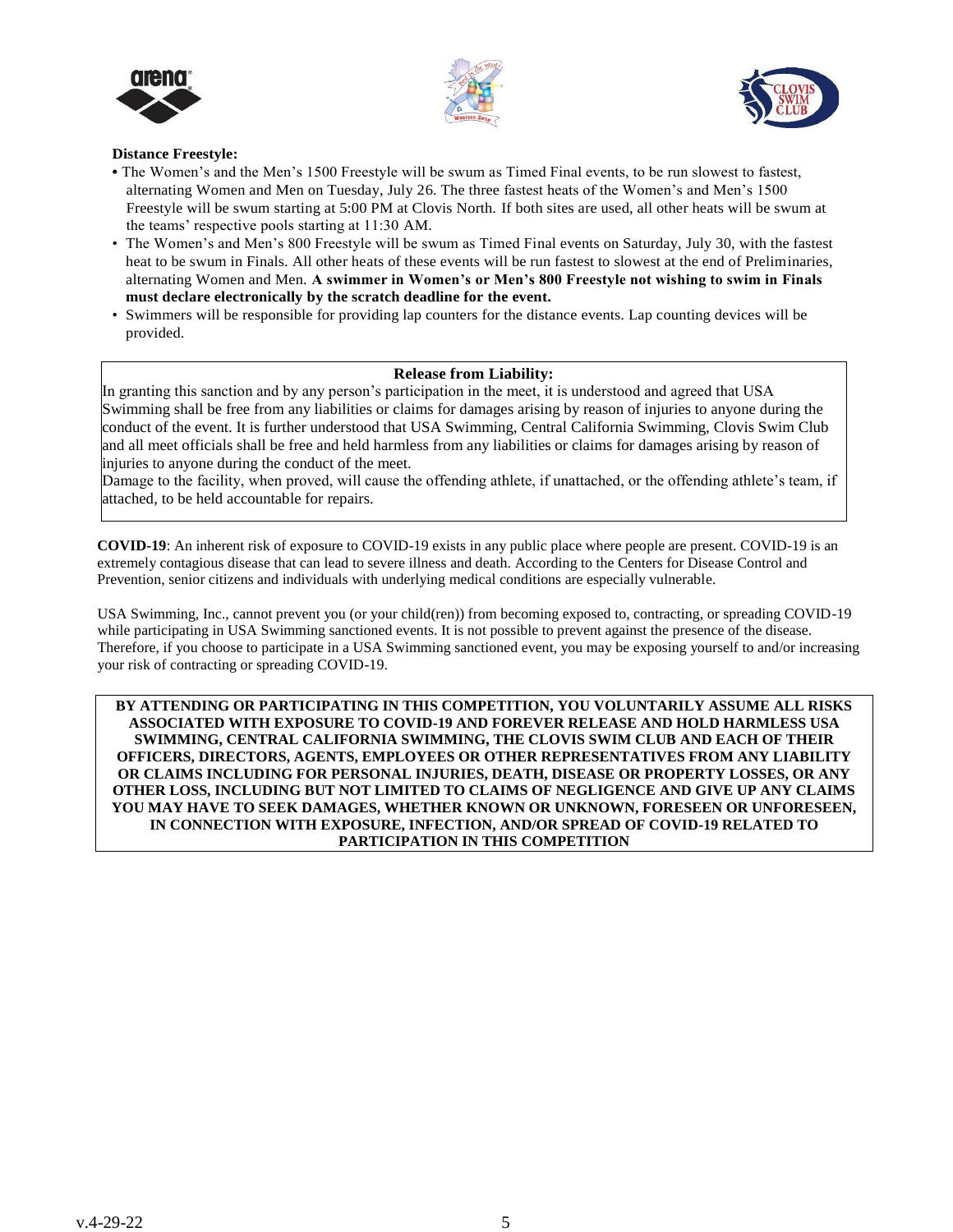





# **OFFICIALS' INFORMATION 2022 Western Zone Senior Championships**

Officials must be USA Swimming members prior to the start of the competition and at least LSC certified in the positions(s) for which they apply. Officials new to and/or unfamiliar with National Certification are welcome to work the meet as well as those with National Certification experience.

**OFFICIALS' REIMBURSEMENT FUND:** The fund provides reimbursement assistance to officials who work at least 80% of the meet sessions and who are not being reimbursed from another source for their expenses to attend the Western Zone Senior Championship Meet. To be eligible, an official must be a USA Swimming member and in good standing with a Western Zone LSC. The funds generated from this meet are shared equally across all applicants who have met the work requirements. For more information please contact: Western Zone Officials Coordinator ~ Mike Davis - mekidadad1@yahoo.com

**APPLICATION TO OFFICIATE**: All Officials who wish to work the meet are requested to complete and turn in an application to facilitate planning. Those desiring to work the assigned positions of Chief Judge, Starter and Deck Referee must submit an application received by June 1, 2022. Application deadline for ALL officials to receive custom meet shirts and attire is June 15, 2022. To apply, click on the following link: ttps://form.jotform.com/221156292211142

**NATIONAL CERTIFICATION:** The Western Zone Senior Championship has been approved as an Officials Qualifying Meet for N2/N3 certification/recertification. Officials wishing to obtain or renew their national certification must apply to be considered. Requests for Evaluation/Mentoring applications can be found with the application to officiate. Any questions can be directed to the Meet Referee.

# **DRESS FOR THIS MEET**:

**Preliminaries and Finals** – White polo shirt (or shirt provided by meet host), Khaki pants (short or long) or skirts/skorts (short or long), white shoes and white socks.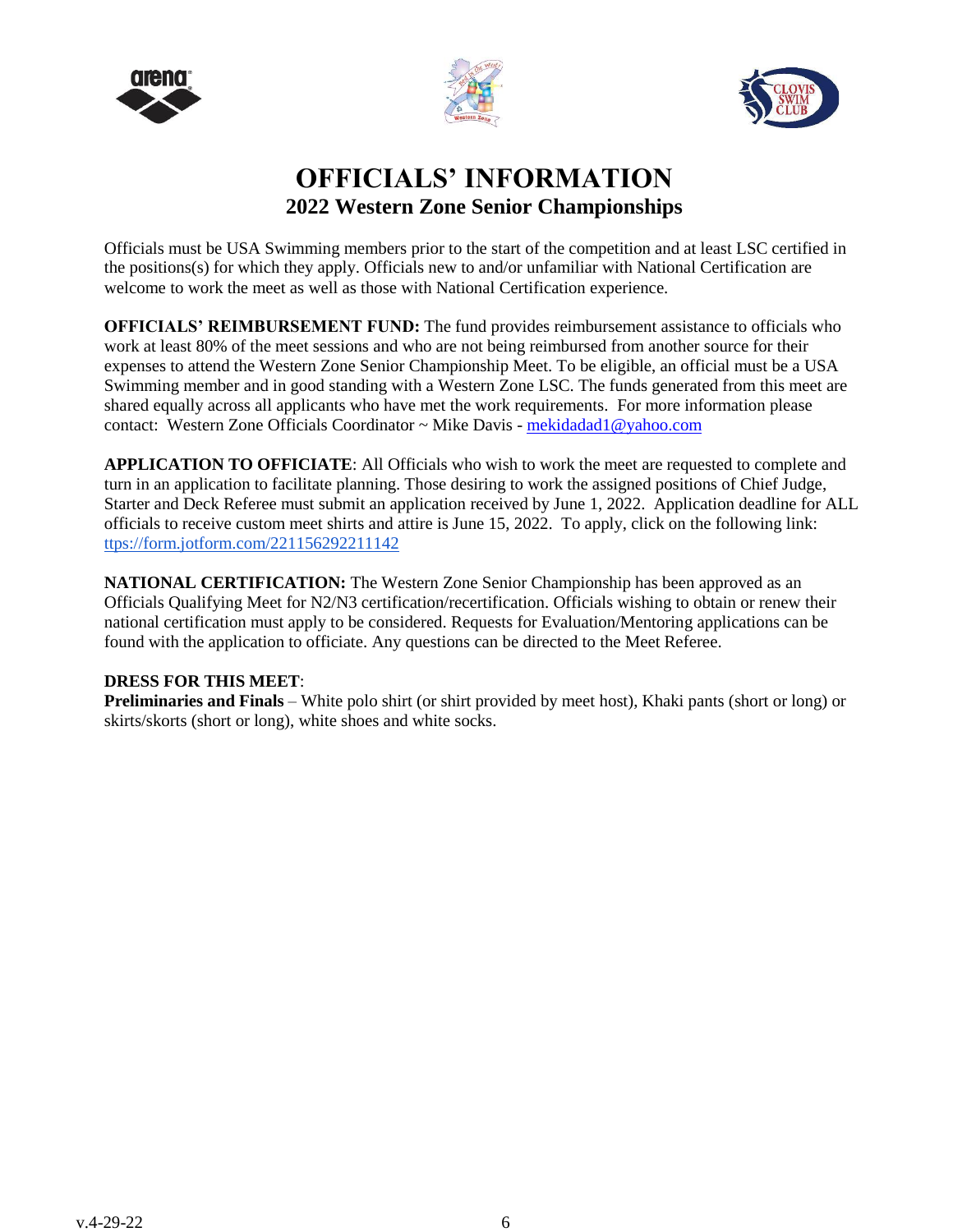





| <b>Prelims Event Order</b>                             |                                  |                 |  |  |  |  |  |
|--------------------------------------------------------|----------------------------------|-----------------|--|--|--|--|--|
| #                                                      | <b>Tuesday, July 26, 2022</b>    | #               |  |  |  |  |  |
| $\mathbf{1}$                                           | W / M 1500 Freestyle             | $\overline{2}$  |  |  |  |  |  |
| Fastest 3 heats swim                                   |                                  |                 |  |  |  |  |  |
|                                                        | @ Clovis North at 5:00 PM        |                 |  |  |  |  |  |
|                                                        | Wednesday, July 27, 2022         |                 |  |  |  |  |  |
| 3                                                      | 100 Freestyle                    | $\overline{4}$  |  |  |  |  |  |
| $\overline{5}$                                         | 200 Butterfly                    | 6               |  |  |  |  |  |
| $\overline{7}$                                         | 200 Breaststroke                 | 8               |  |  |  |  |  |
| 9                                                      | 200 Backstroke                   | 10              |  |  |  |  |  |
| 11                                                     | 800 Free Relay - AM Option       |                 |  |  |  |  |  |
|                                                        | Thursday, July 28, 2022          |                 |  |  |  |  |  |
| 12                                                     | 200 Freestyle                    |                 |  |  |  |  |  |
|                                                        | 200 Individual Medley            | 13              |  |  |  |  |  |
| 14                                                     | 400 Individual Medley            |                 |  |  |  |  |  |
|                                                        | 400 Freestyle                    | 15              |  |  |  |  |  |
|                                                        | 800 Free Relay - AM Option       | 16              |  |  |  |  |  |
|                                                        | <b>Friday, July 29, 2022</b>     |                 |  |  |  |  |  |
| 17                                                     | 200 Individual Medley            |                 |  |  |  |  |  |
|                                                        | 200 Freestyle                    | 18              |  |  |  |  |  |
| 19                                                     | 50 Freestyle                     | 20              |  |  |  |  |  |
| 21                                                     | 400 Freestyle                    |                 |  |  |  |  |  |
|                                                        | 400 Individual Medley            | 22              |  |  |  |  |  |
| 23                                                     | 400 Medley Relay - AM Option     | 24              |  |  |  |  |  |
|                                                        | Saturday, July 30, 2022          |                 |  |  |  |  |  |
| 25                                                     | 100 Backstroke                   | 26              |  |  |  |  |  |
| 28                                                     | 100 Breaststroke                 | 29              |  |  |  |  |  |
| 30                                                     | 100 Butterfly                    | 31              |  |  |  |  |  |
| 27                                                     | W 800 Freestyle*                 |                 |  |  |  |  |  |
|                                                        | M 800 Freestyle*                 | $\overline{32}$ |  |  |  |  |  |
| 33                                                     | 400 Free Relay - AM Option       | 34              |  |  |  |  |  |
| * All but fastest heat will swim in Prelims fastest to |                                  |                 |  |  |  |  |  |
|                                                        | slowest, alternating Women / Men |                 |  |  |  |  |  |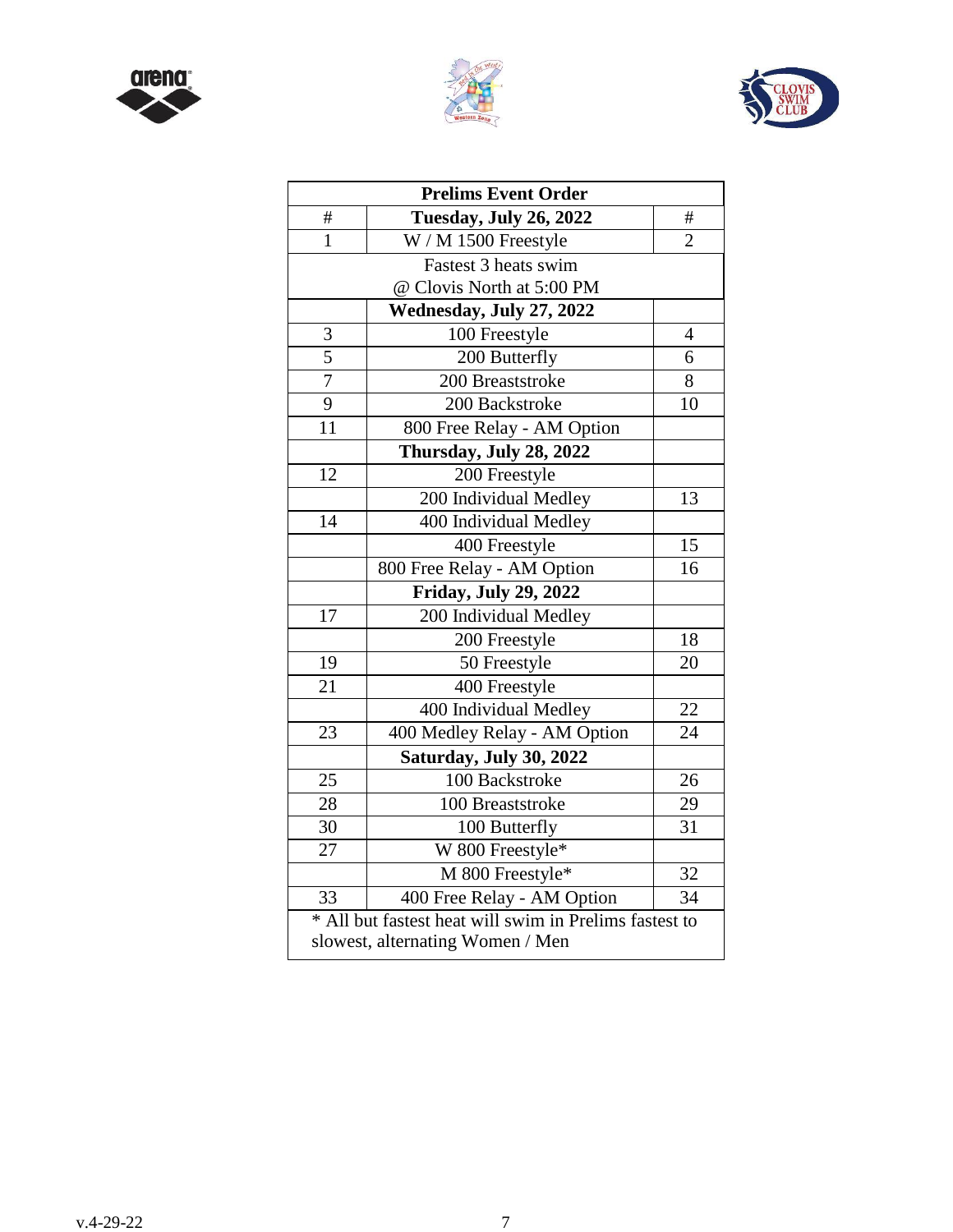





|                | <b>Finals Event Order</b>       |                |
|----------------|---------------------------------|----------------|
| #              | <b>Tuesday, July 26, 2022</b>   | #              |
| $\mathbf{1}$   | W / M 1500 Freestyle*           | $\overline{2}$ |
|                | *Fastest 3 Heats @ Clovis North |                |
|                | Wednesday, July 27, 2022        |                |
| $\mathfrak{Z}$ | 100 Freestyle                   | $\overline{4}$ |
| $\overline{5}$ | 200 Butterfly                   | 6              |
| $\overline{7}$ | 200 Breaststroke                | 8              |
| 9              | 200 Backstroke                  | 10             |
| 11             | 800 Freestyle Relay             |                |
|                | Thursday, July 28, 2022         |                |
|                | 400 Freestyle                   | 15             |
| 12             | 200 Freestyle                   |                |
|                | 200 Individual Medley           | 13             |
| 14             | 400 Individual Medley           |                |
|                | 800 Freestyle Relay             | 16             |
|                | Friday, July 29, 2022           |                |
| 21             | 400 Freestyle                   |                |
|                | 200 Freestyle                   | 18             |
| 19             | 50 Freestyle                    | 20             |
| 17             | 200 Individual Medley           |                |
|                | 400 Individual Medley           | 22             |
| 23             | 400 Medley Relay                | 24             |
|                | Saturday, July 30, 2022         |                |
| 25             | 100 Backstroke                  | 26             |
| 27             | W 800 Freestyle                 |                |
| 28             | 100 Breaststroke                | 29             |
| 30             | 100 Butterfly                   | 31             |
|                | M 800 Freestyle                 | 32             |
| 33             | 400 Freestyle Relay             | 34             |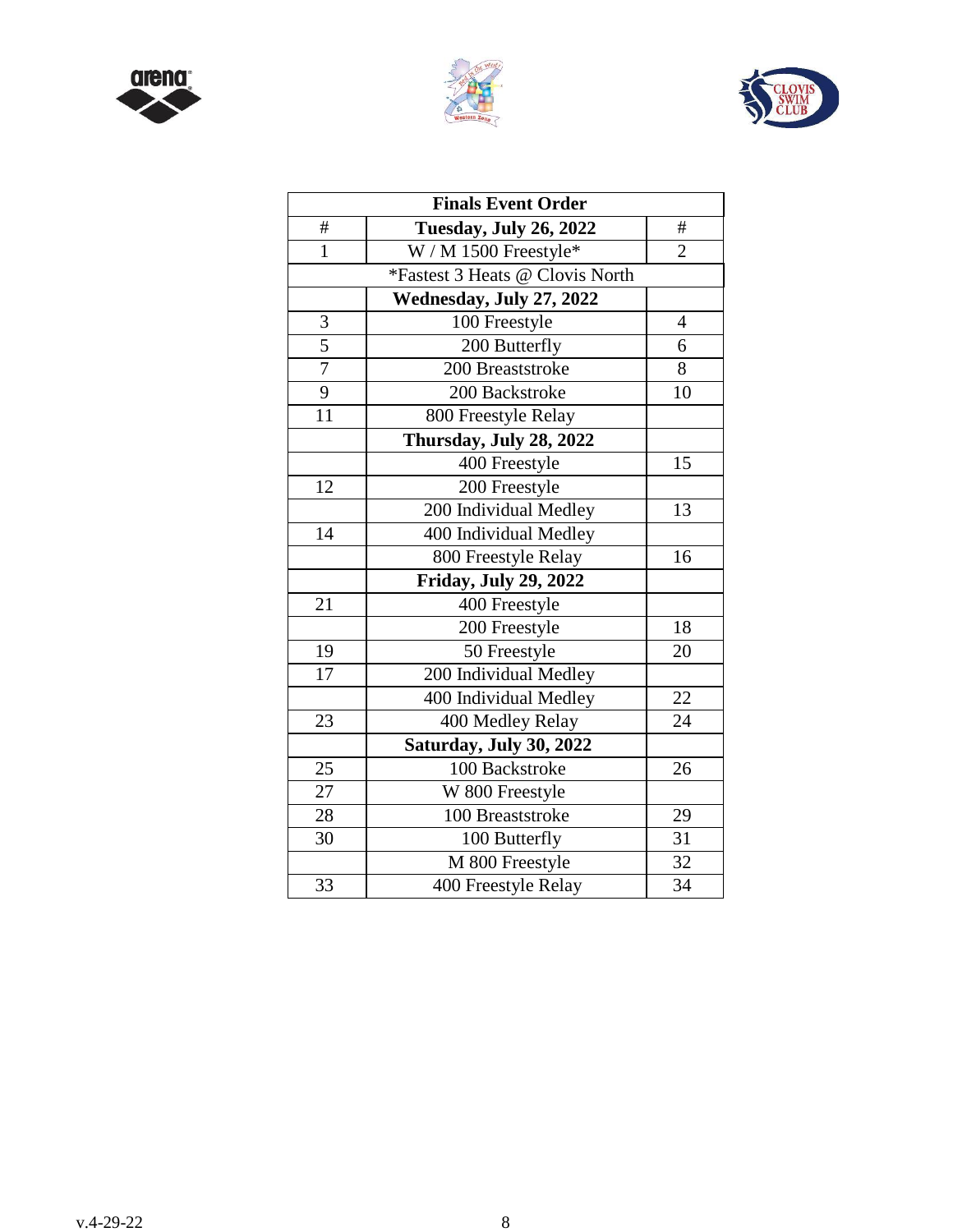





| "A" Time Standards                |                                   |                                   |                            |                                           |                                   |                                   |  |
|-----------------------------------|-----------------------------------|-----------------------------------|----------------------------|-------------------------------------------|-----------------------------------|-----------------------------------|--|
| Women                             |                                   |                                   |                            | Men                                       |                                   |                                   |  |
| <b>SCY</b>                        | <b>SCM</b>                        | <b>LCM</b>                        | Event                      | <b>LCM</b>                                | <b>SCM</b>                        | <b>SCY</b>                        |  |
| 26.09                             | 29.09                             | 29.89                             | 50 Free                    | 26.79                                     | 26.19                             | 23.29                             |  |
| 56.59                             | 1:03.19                           | 1:04.99                           | 100 Free                   | 59.19                                     | 57.09                             | 51.19                             |  |
| 2:02.69                           | 2:16.09                           | 2:20.09                           | 200 Free                   | 2:09.29                                   | 2:04.69                           | 1:52.09                           |  |
| 5:29.09                           | 4:48.09                           | 4:54.49                           | 400/500<br>Free            | 4:34.19                                   | 4:27.89                           | 5:04.39                           |  |
| 11:21.19                          | 9:56.09                           | 10:08.99                          | 800/1000<br>Free           | 9:35.09                                   | 9:15.69                           | 10:34.99                          |  |
| 18:57.79                          | 18:51.19                          | 19:29.59                          | 1500/1650<br>Free          | 18:11.69                                  | 17:37.89                          | 17:44.09                          |  |
| 1:01.39                           | 1:08.49                           | 1:11.79                           | 100 Back                   | 1:05.89                                   | 1:02.09                           | 55.99                             |  |
| 2:13.89                           | 2:28.99                           | 2:34.79                           | 200 Back                   | 2:22.69                                   | 2:15.99                           | 2:01.59                           |  |
| 1:10.49                           | 1:18.89                           | 1:21.69                           | 100 Breast                 | 1:13.79                                   | 1:10.49                           | 1:02.89                           |  |
| 2:32.79                           | 2:50.79                           | 2:57.39                           | 200 Breast                 | 2:40.49                                   | 2:33.09                           | 2:18.19                           |  |
| 1:01.39                           | 1:08.39                           | 1:10.09                           | <b>100 Fly</b>             | 1:03.59                                   | 1:01.99                           | 55.49                             |  |
| 2:15.79                           | 2:32.69                           | 2:33.89                           | <b>200 Fly</b>             | 2:21.49                                   | 2:17.49                           | 2:04.29                           |  |
| 2:16.99                           | 2:32.69                           | 2:37.59                           | <b>200 IM</b>              | 2:25.09                                   | 2:18.69                           | 2:04.69                           |  |
| 4:52.29                           | 5:24.59                           | 5:35.09                           | 400 IM                     | 5:07.29                                   | 4:58.69                           | 4:28.59                           |  |
| N <sub>0</sub><br><b>Standard</b> | No<br><b>Standard</b>             | No<br><b>Standard</b>             | 400 Free<br><b>Relay</b>   | $\bf No$<br><b>Standard</b>               | N <sub>0</sub><br><b>Standard</b> | No<br><b>Standard</b>             |  |
| N <sub>0</sub><br><b>Standard</b> | No<br><b>Standard</b>             | N <sub>0</sub><br><b>Standard</b> | 800 Free<br><b>Relay</b>   | $\mathbf{N}\mathbf{0}$<br><b>Standard</b> | No<br><b>Standard</b>             | No<br><b>Standard</b>             |  |
| N <sub>0</sub><br><b>Standard</b> | N <sub>0</sub><br><b>Standard</b> | N <sub>0</sub><br><b>Standard</b> | 400 Medley<br><b>Relay</b> | No<br><b>Standard</b>                     | N <sub>0</sub><br><b>Standard</b> | N <sub>0</sub><br><b>Standard</b> |  |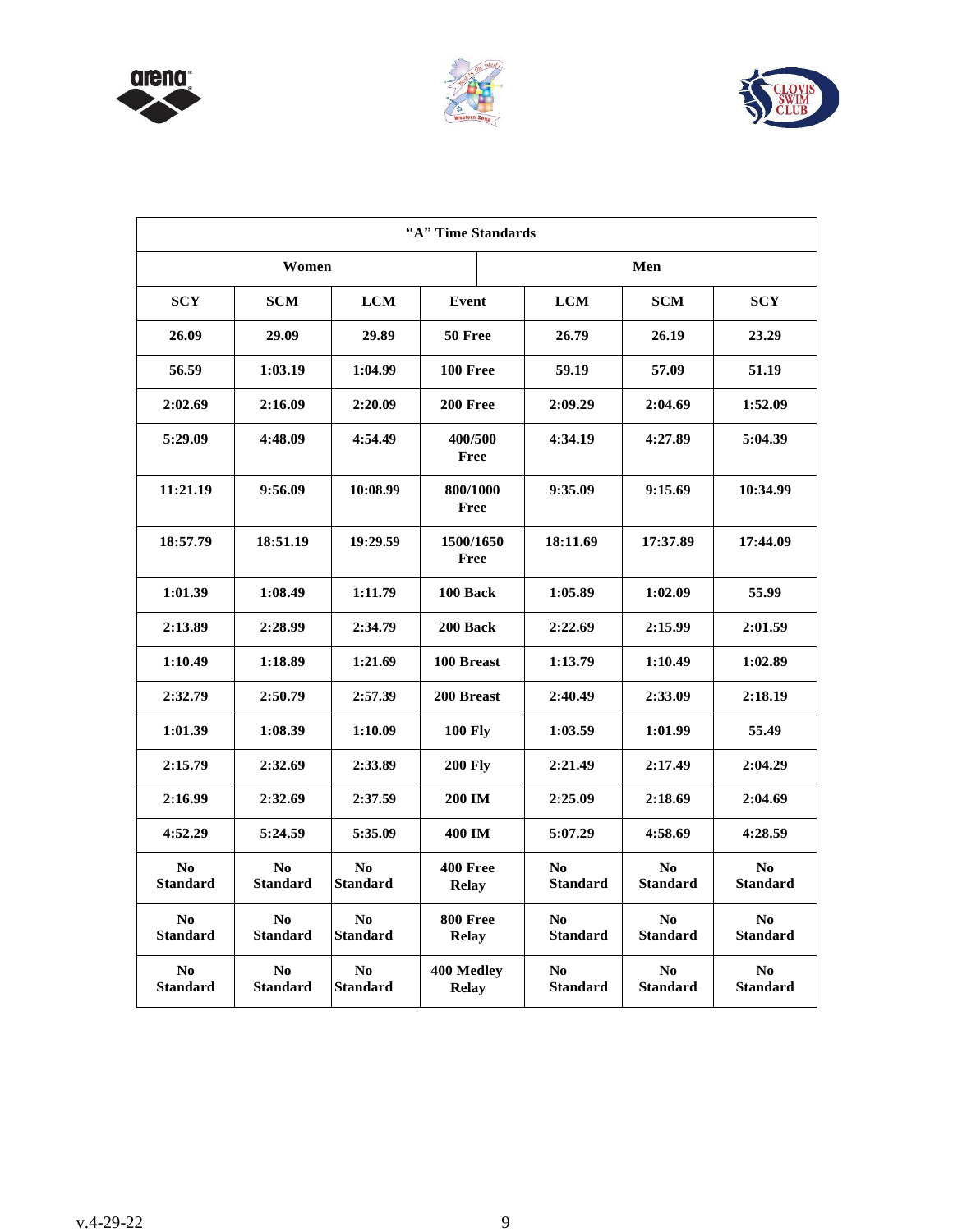





|            | <b>Bonus Time Standards</b> |            |                   |  |            |            |            |
|------------|-----------------------------|------------|-------------------|--|------------|------------|------------|
|            | Women                       |            |                   |  |            | Men        |            |
| <b>SCY</b> | <b>SCM</b>                  | <b>LCM</b> | Event             |  | <b>LCM</b> | <b>SCM</b> | <b>SCY</b> |
| 26.59      | 29.59                       | 30.39      | 50 Free           |  | 27.29      | 26.69      | 23.79      |
| 57.59      | 1:04.19                     | 1:05.99    | 100 Free          |  | 1:00.19    | 58.09      | 52.19      |
| 2:04.69    | 2:18.09                     | 2:22.09    | 200 Free          |  | 2:11.29    | 2:06.69    | 1:54.09    |
| <b>NA</b>  | NA                          | <b>NA</b>  | 400/500<br>Free   |  | <b>NA</b>  | <b>NA</b>  | <b>NA</b>  |
| NA         | NA                          | NA         | 800/1000<br>Free  |  | <b>NA</b>  | <b>NA</b>  | NA         |
| NA         | NA                          | <b>NA</b>  | 1500/1650<br>Free |  | <b>NA</b>  | <b>NA</b>  | <b>NA</b>  |
| 1:02.39    | 1:09.49                     | 1:12.79    | 100 Back          |  | 1:06.89    | 1:03.09    | 56.99      |
| 2:15.89    | 2:30.99                     | 2:36.79    | 200 Back          |  | 2:24.69    | 2:17.99    | 2:03.59    |
| 1:11.49    | 1:19.89                     | 1:22.69    | 100 Breast        |  | 1:14.79    | 1:11.49    | 1:03.89    |
| 2:34.79    | 2:52.79                     | 2:59.39    | 200 Breast        |  | 2:42.49    | 2:35.09    | 2:20.19    |
| 1:02.39    | 1:09.39                     | 1:11.09    | <b>100 Fly</b>    |  | 1:04.59    | 1:02.99    | 56.49      |
| 2:17.79    | 2:33.39                     | 2:35.89    | <b>200 Fly</b>    |  | 2:23.49    | 2:19.49    | 2:06.29    |
| 2:18.99    | 2:34.69                     | 2:39.59    | 200 IM            |  | 2:27.09    | 2:20.69    | 2:06.69    |
| NA         | NA                          | NA         | 400 IM            |  | <b>NA</b>  | <b>NA</b>  | NA         |